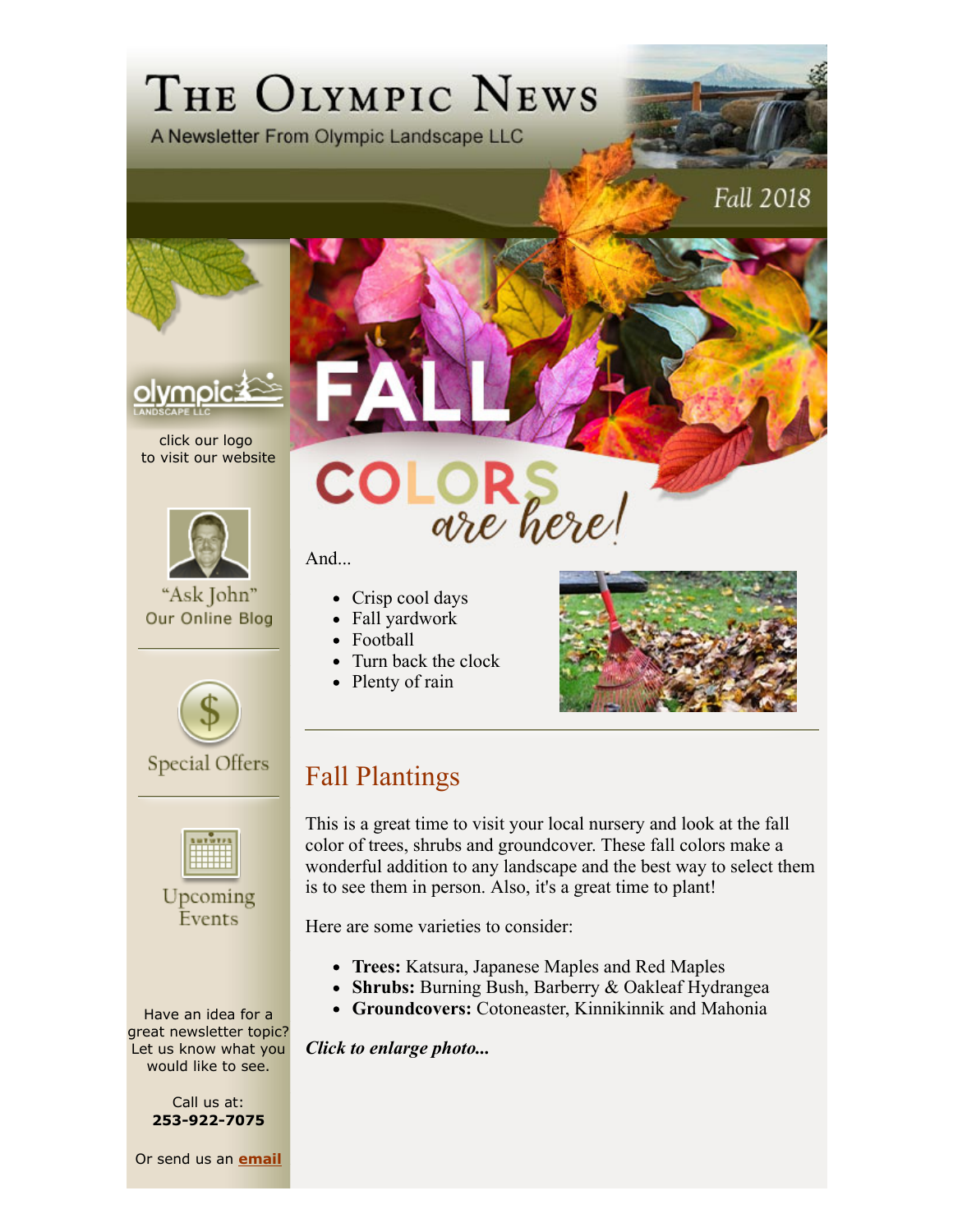

**Expanding Services** 

Olympic is pleased to announce new services that have been added to complement our longstanding Design, Construction, and Sprinkler Services.



### **<u>Synthetic Turf</u>**

Locally sourced and specifically created for our Pacific Northwest climate, our synthetic turf works great for lawn areas, golf greens, and special pet areas...



#### **Landscape Maintenance**

Residential or Commercial, Olympic can provide services weekly, bi-weekly, monthly or even to your own custom schedule...



#### **Snow & Ice Removal**

Olympic provides snow and ice melting services to help you keep your commercial property safe during the winter where things can get slippery...

Please let us know how we can serve any of your landscaping needs. We love what we do!

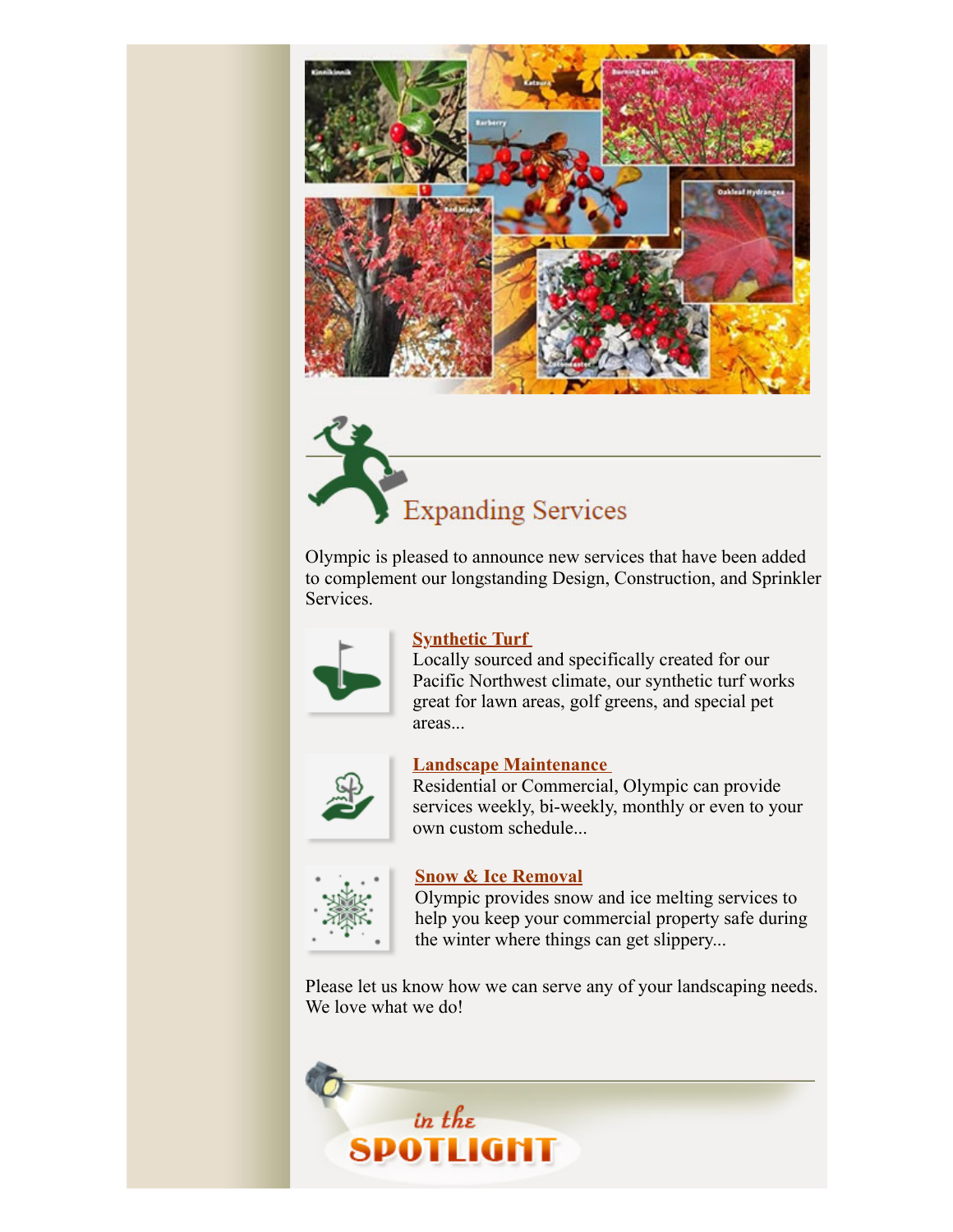



*Click to enlarge photos...* 

We are pleased to announce the availability of high quality synthetic turf products for your landscaping projects. These products are locally sourced and made specifically for our Pacific Northwest climate. They are available for general purpose lawn areas, golf greens, and special pet areas.

### **Some advantages of using synthetic turf are:**

- Significant savings in watering costs
- No mowing
- No fertilizer or pesticides
- Pet-friendly and anti-microbial
- Permeable backing allowing for proper drainage

Just let us know if you want to consider Synthetic Turf as an alternative for any of your grass surfaces and we will arrange for you to speak with our expert **Chuck Rammell**.



## Now's the Time - Winterize Your Sprinkler System

Winterize your sprinkler system before the freezing weather. Various components within your system can freeze and break during sustained freezing spells if the lines are full of water. Normally this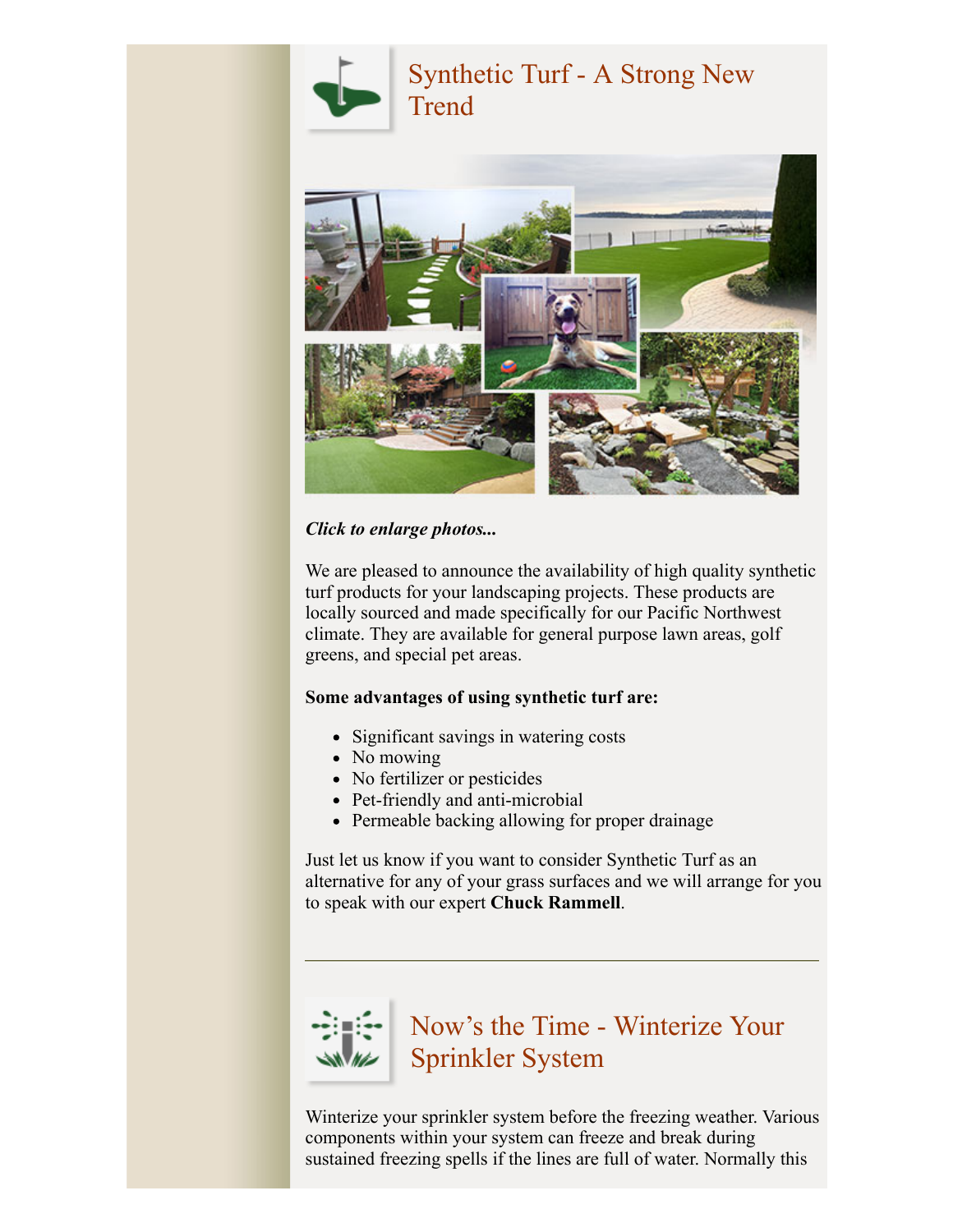isn't a problem until mid to late December. We may have some frost before then but that is unlikely to hurt your system.



### **Need help?**

You can call us for advice or we can provide this service for you

**(253) 922-7075**

### Our Customers Have Spoken

We receive many terrific reviews from our customers and we use some of these in our South Sound Magazine ads along with a photo.

Here's a grouping of just a few of our favorites:

*Click photos to view larger...*